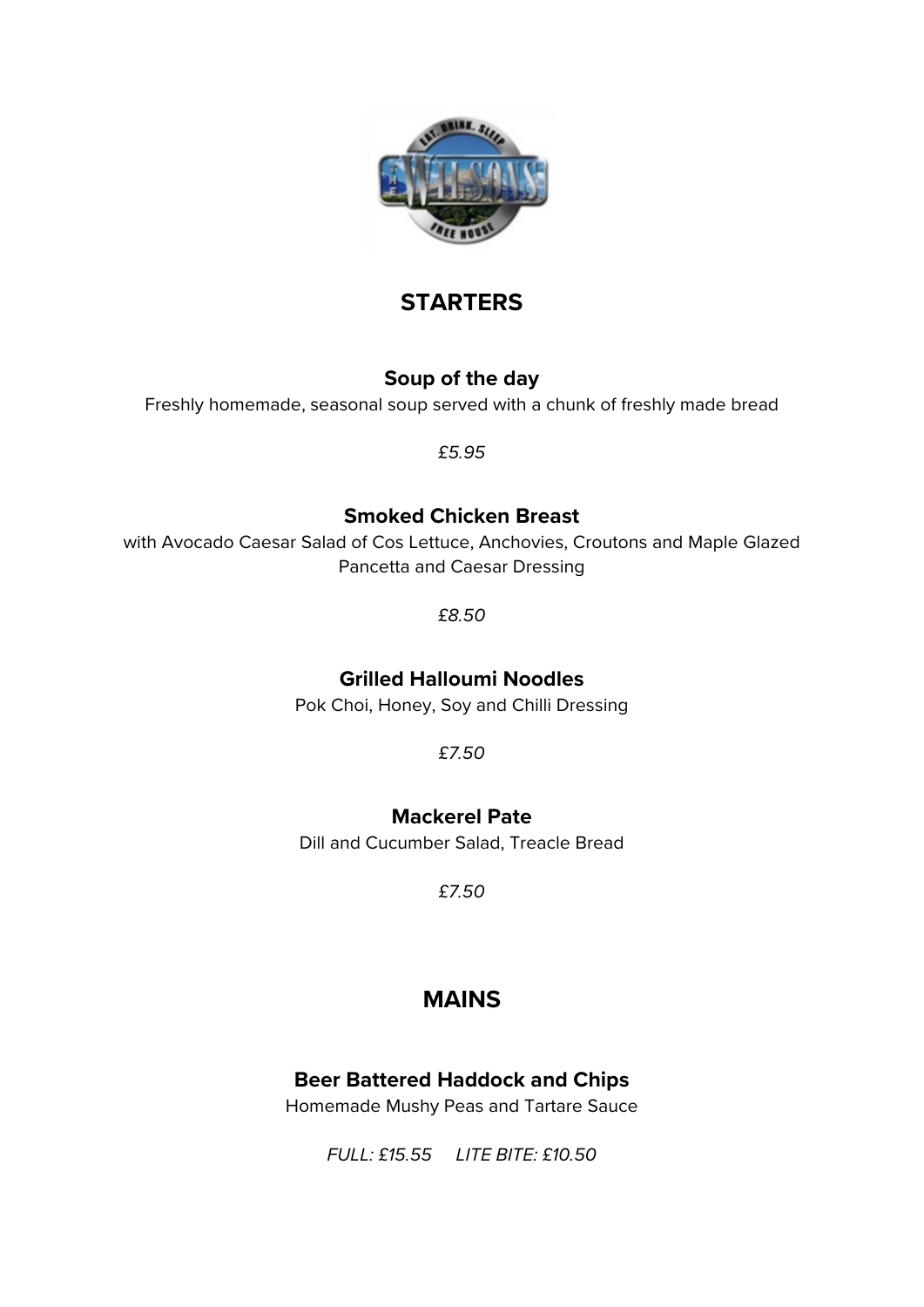### **Wholetail Whitby Scampi and Chips**

Homemade Mushy Peas and Tartare Sauce

*FULL: £15.55 LITE BITE: £10.50*

#### **Moving Mountains Vegan Burger**

Vegan Cheese, Toasted Bun, Vegan Mayo, Tomato Relish, Gherkins and Chips.

*£14.50*

#### **10oz Beef Burger with Bacon and Cheese**

Toasted Bun, Gherkins, Tomato Relish, Onion Rings and Chips

*£15.00*

#### **Waberthwaite Cumberland Sausage**

Red Onion Gravy, Chips and Garden Peas

*FULL: £15.25 LITE BITE: £10.50*

#### **Boiled Egg & Soldiers**

2 Free Range Eggs and soldiers

*£5.50*

#### **Aubergine and Tofu Katsu Curry**

Katsu Curry Sauce, Rice and Pickled Cucumber Ribbons

*£15.50*

#### **Chilli Con Carne**

Rice, Sour Cream and Corn Chips

*£14.50*

#### **Tuna Nicoise**

Flaked Tuna Chunks, Soft Boiled Egg, Diced Tomato, New Potatoes, Anchovies, Green Beans and Salad Leaves

*£10.50*